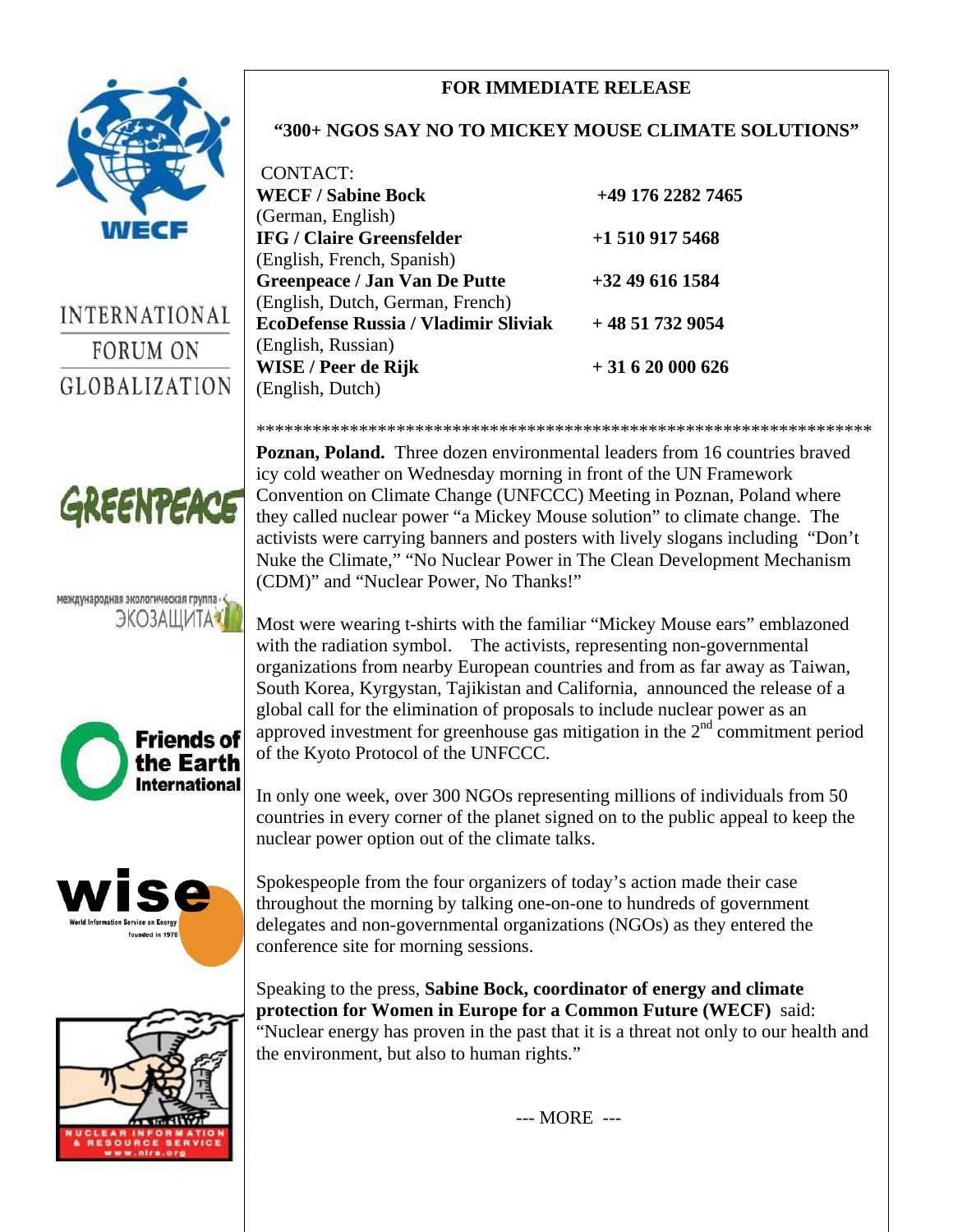#### **10 December 2008 2 2 2 2 2 2 2 2 2 2 2 2**

#### **MILLIONS AROUND THE WORLD SAY NO TO MICKEY MOUSE CLIMATE SOLUTIONS"**

"In our work at WECF with local communities," **Bock continued,** "we have encountered severe health problems and human rights abuses of populations due to the harmful effects of nuclear energy and radiation**." Bock added:** "We can't understand why governments still promote this dangerous technology rather than taking the opportunity to develop safe and sustainable new, renewable, and clean energy solutions."

**Jan Van de Putte, Nuclear Campaign Coordinator for Greenpeace** described nuclear power as an obstacle to effective climate protection saying that money invested in nuclear power is not nearly as effective as money invested in wind power, for example."

"Nuclear power is a dangerous and dirty energy source – it provides too little energy for mitigation at too slow a pace and at too great a cost." **Van de Putte** continued, "the cost per Kwh of nuclear power is double that of wind energy. It just doesn't make sense to pursue this outdated energy source."

**Vladimir Slivyak, Co-Chair of Ecodefense Russia** called upon his national government as well as other delegations, to stop promoting nuclear power into the Kyoto Protocol via provisions for Joint Implementation and the Clean Development Mechanism. "78 % of Russians are opposed to nuclear power," **Slivyak said**. "We demand that the Russian delegation stop any plans to develop new nuclear plants." "We further call on all governments to stop new nuclear development."

**Claire Greensfelder, Deputy Director of the International Forum on Globalization of San Francisco, California**, said: **"**Despite year after year of rejection by the state parties to the Convention, the nuclear industry (and a small group of states) continues to promote the economic and public health disaster of nuclear power." **Greensfelder continued**: "We also have grave concerns about the health and environmental impacts of increased uranium mining, milling and nuclear waste storage, much of which is on indigenous peoples' lands, many of whom are opposed to continued nuclear development." "Indigenous peoples' right to free prior and informed consent of development on their lands, as established by the UN Declaration on the Rights of Indigenous Peoples, (passed in the UN General Assembly in September 2007), must be taken into consideration."

Holding a colorful homemade banner proclaiming "No Fishy Nukes!,", **Gloria Hsu, Chair, of the Taiwan Environmental Protection Union (TEPU) said:** "Using nuclear power for CO2 reduction is the same as drinking some poison to quench your thirst."

"We have managed thus far to keep nuclear power out of the Kyoto Protocol," said Peer **de Rijk, executive director of World Information Service on Energy (WISE)** speaking from Amsterdam. "We will continue to do whatever we can to achieve the same for a much be-needed post Kyoto agreement. Nuclear energy is a deadlock, blocking real solutions. Don't nuke the climate! »